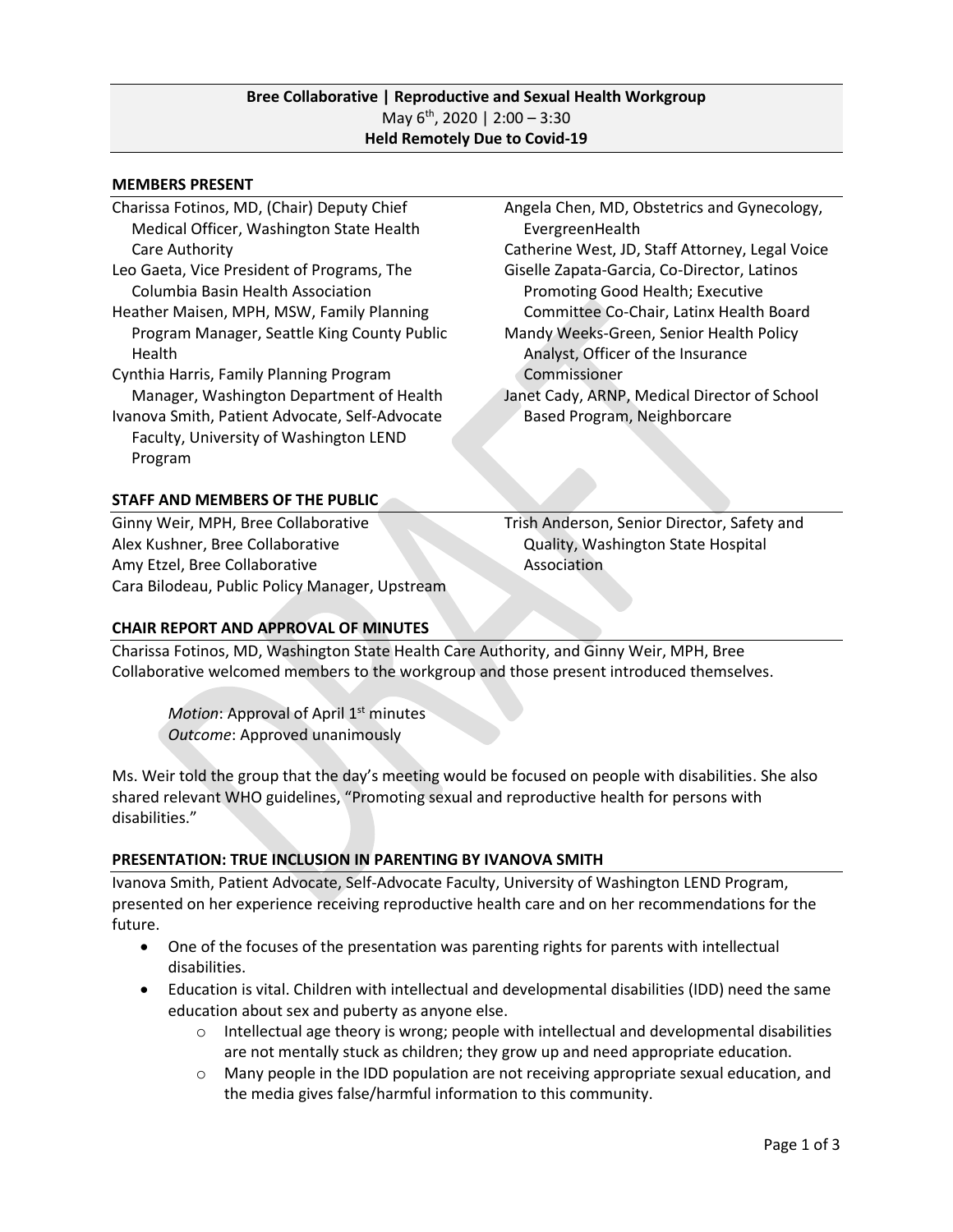- Support and encouragement for IDD persons seeking reproductive healthcare:
	- $\circ$  Support people with IDD in making informed, adult decisions and encourage safe actions—this is called Dignity of Risk.
	- o People with IDD can have healthy relationships with people without IDD.
	- $\circ$  Ms. Smith was afraid of having children based on stories she had heard in the media about parents with IDD losing children.
- Person-centered planning was a highly useful tool for Ms. Smith during her pregnancy. The pregnancy was difficult, but also brought her a lot of joy.
	- $\circ$  She encountered health care providers who were supportive, and others who were not.
	- o She brought her extended support network with her to the recovery room in order to feel safe.
- Ms. Smith emphasized the importance of not taking away children with IDD from their parents.

### **Action Item: Ms. Weir to send out link to video that Ms. Smith wanted to show with presentation.**

- Ms. Smith discussed PAVE, a parent advocacy group that supports parents of children with IDD. They have also begun working with parents who have IDD themselves.
- Dr. Fotinos asked Ms. Smith how healthcare providers can behave respectfully towards patients with IDD. Ms. Smith said that she felt pressured by her providers to choose abortion.
- Ms. Weir asked about early education. Ms. Smith said that information needs to be more accessible to self-advocates who cannot read.
- Consent is also very important: persons with IDD have a history of being sexually assaulted, including within the medical community. Education about consent can also protect persons with IDD from learning incorrect notions of consent from media and other sources and potentially breaking the law.
- Dr. Fotinos asked how the hospital staff treated Ms. Smith when she presented in labor.
	- $\circ$  The doctor was great, but she had issues with nurses and other staff who were dismissive and laughed at her. These people were also confrontational when she offered suggestions for how to help her child eat after birth.

### **GENERAL DISCUSSION**

- Ms. Weir asked the group if it was still satisfied with the four focus areas in the charter: access, patient-centeredness, appropriate care, and cultural sensitivity and being humble. The group agreed that these areas are still helpful.
	- o Heather Maisen, MPH, MSW, Family Planning Program Manager, Seattle King County Public Health, said that the Access category could be more explicit about cognitive accessibility.
		- "Cognitive accessibility" was added to the draft in the "Access" row in Table 1.
	- o In the Patient-centeredness row, Janet Cady ARNP, Medical Director of School Based Program, Neighborcare, suggested adding "involving family if desired by the person". This was added.
	- o Catherine West, JD, Staff Attorney, Legal Voice, suggested changing the language of the bullet reading "disorders of the genital organs" in the Appropriate care row.
		- The group decided to add a bullet reading "Prevention, screening, treatment or referral for reproductive health conditions (e.g., USPSTF cancer screening, STIs)" to this row to cover cancer screening.
		- The group discussed how to rephrase "disorders of the genital organs" so that it would not stigmatize trans or intersex patients while still capturing medically